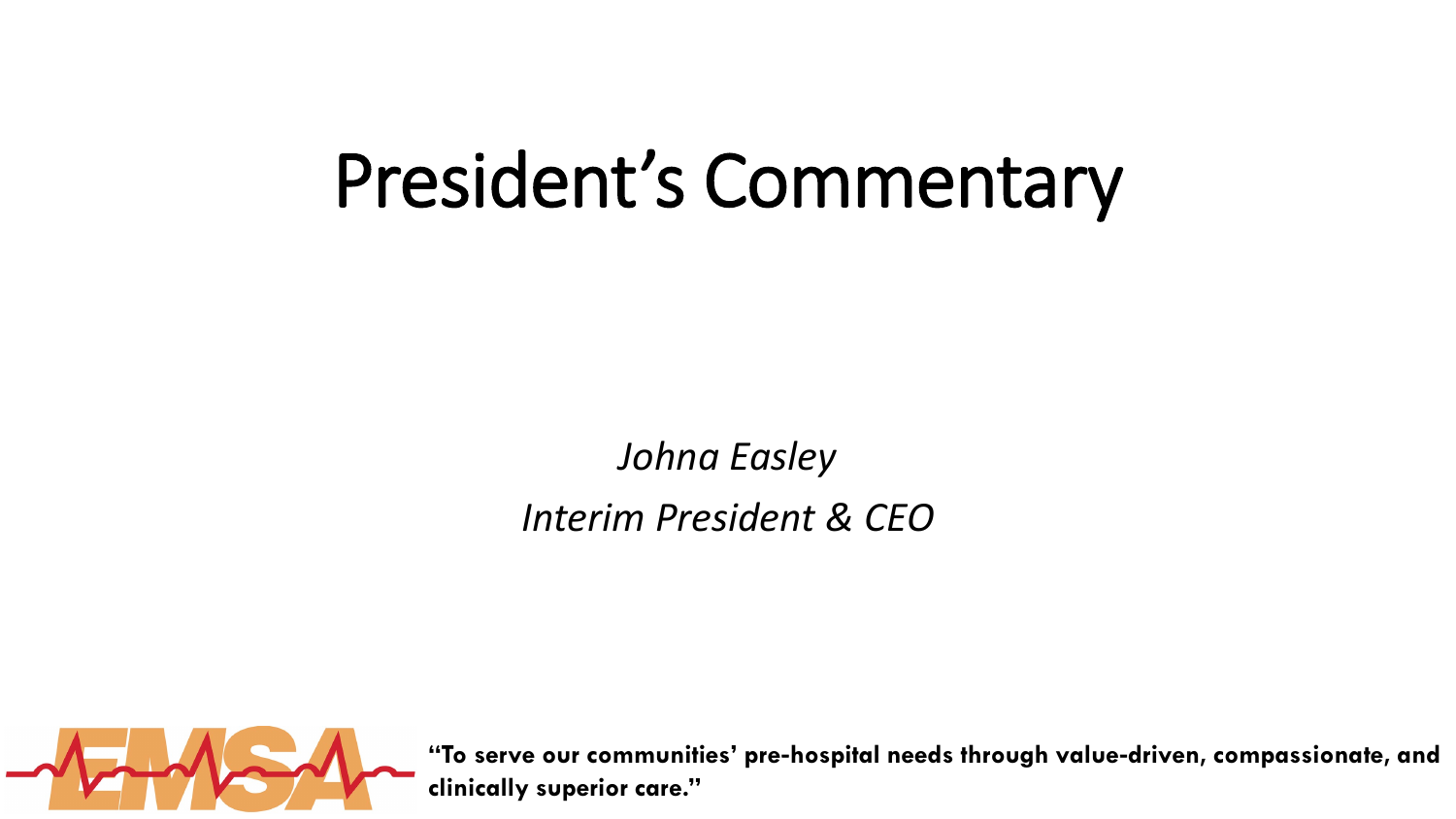# Short Term Strategic Goals

| Improve operational compliance through creative short-term<br>solutions and innovative strategies.                                                                                                                         |  |
|----------------------------------------------------------------------------------------------------------------------------------------------------------------------------------------------------------------------------|--|
| Build and repair relationships with community partners and key<br>stakeholders to best meet the needs of our communities.                                                                                                  |  |
| Define EMSA and establish a cooperative environment of respect and<br>accountability that aligns with our Mission: Patient Centered, Team<br>Focused, Fiscally Responsible.                                                |  |
| Stabilize EMSA's patient billing services and develop revenue cycle<br>management practices that are cost effective and that optimize the<br>reimbursement and collections process.                                        |  |
| Ensure organizational practices meet or exceed regulatory standards,<br>accreditation requirements, and best practices in business<br>management.                                                                          |  |
| Facilitate effective and prudent changes or updates to EMSA's<br>governance framework, necessary to deliver long-term success.                                                                                             |  |
| <b>Operational</b><br>Compliance<br><b>Cooperative Initiatives</b><br>& Community<br><b>Relations</b><br><b>Organizational Culture</b><br><b>Revenue Cycle</b><br>Management<br>Organizational<br>Compliance<br>Governance |  |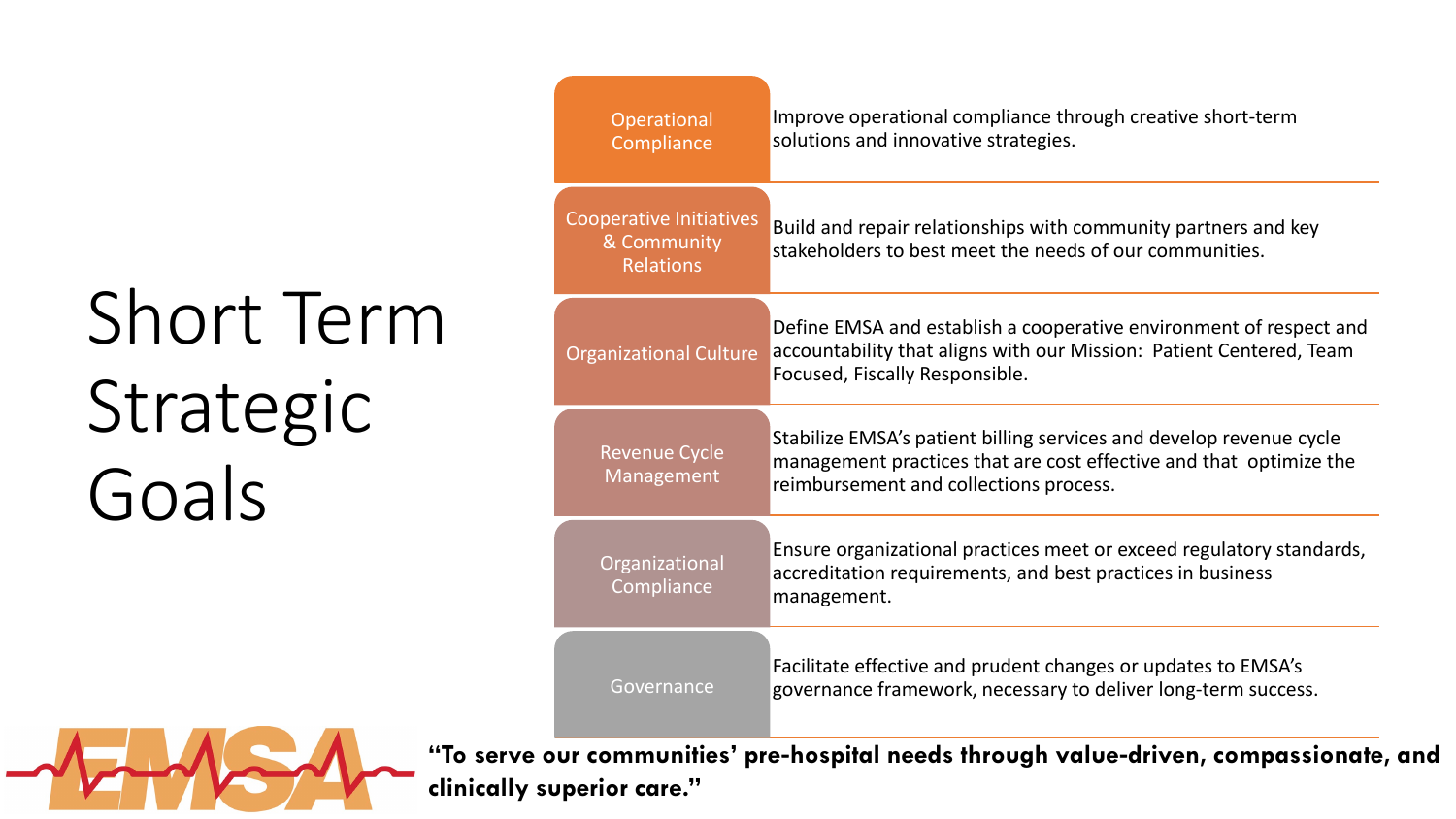## **Operational** Compliance

- Resource Planning
	- Updated head count and shift schedules for field operations and communications that supports ALS/BLS service levels and projected response/transport volume

| <b>DIV</b>  | <b>YR</b> | <b>RESPONSES</b> | <b>RESPONSE</b><br><b>CHANGE %</b> | <b>TRANSPORTS</b> | <b>TRANSPORT</b><br><b>CHANGE %</b> |
|-------------|-----------|------------------|------------------------------------|-------------------|-------------------------------------|
| <b>EAST</b> | 2018      | 109887           | 0%                                 | 80940             | 0%                                  |
|             | 2019      | 114506           | 4%                                 | 83308             | 3%                                  |
|             | 2020      | 114306           | 0%                                 | 80071             | $-4%$                               |
|             | 2021      | 120697           | 5%                                 | 83174             | 4%                                  |
|             |           |                  |                                    |                   |                                     |
| <b>WEST</b> |           | <b>Responses</b> | Change%                            | <b>Transports</b> | Change%                             |
|             | 2018      | 107769           | 0%                                 | 81231             | 0%                                  |
|             | 2019      | 115045           | 6%                                 | 87046             | 7%                                  |
|             | 2020      | 117292           | 2%                                 | 86020             | $-1%$                               |
|             | 2021      | 124299           | 6%                                 | 93345             | 8%                                  |

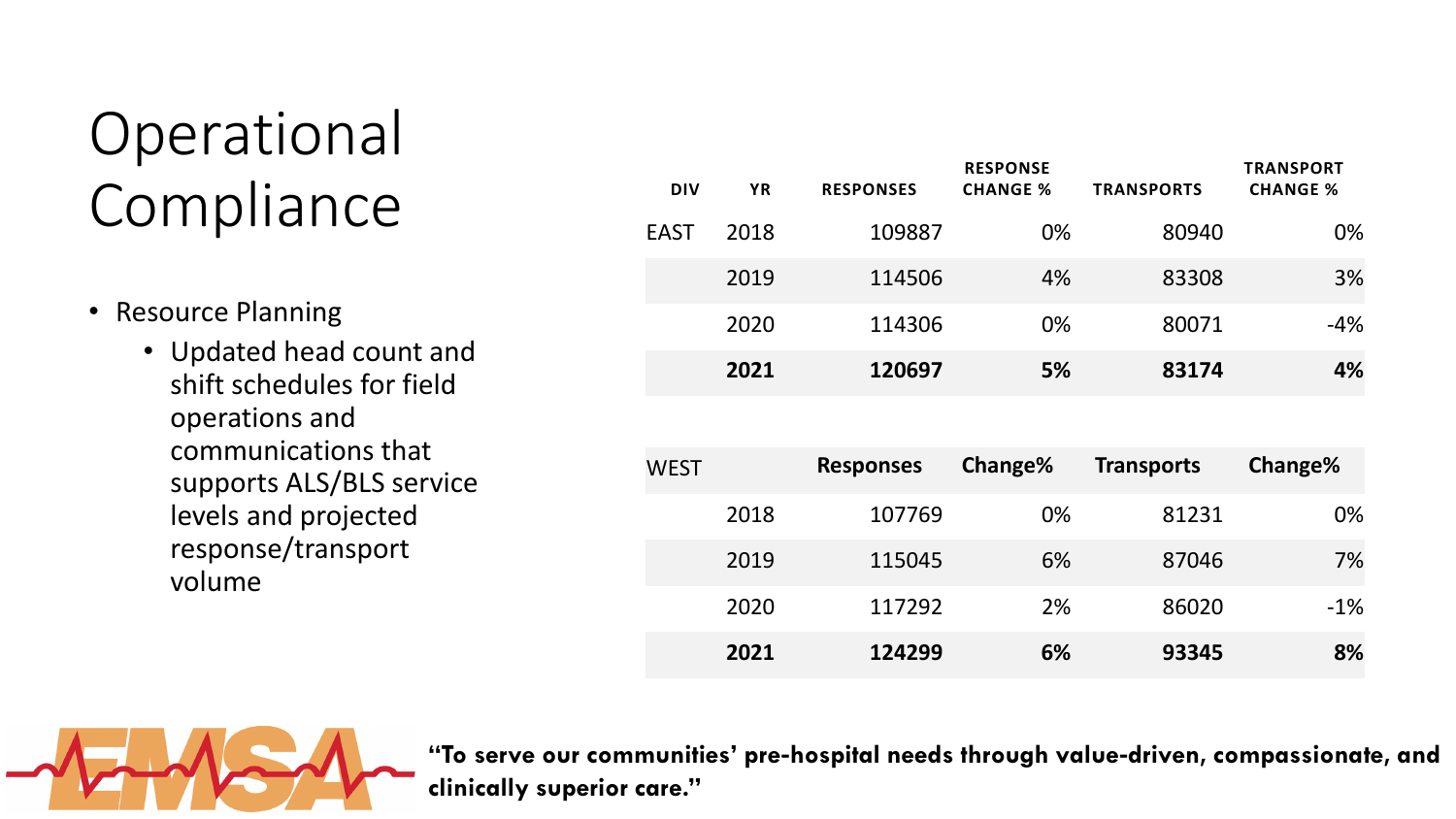### Operational Compliance

| <b>Eastern Div.</b> | FTE Req. | Prod. HC | Prod. %  |
|---------------------|----------|----------|----------|
| <b>Paramedic</b>    | 77       | 72       | 94%      |
| <b>Paramedic PT</b> | 5        | 2.5      | (96.75%) |
| <b>EMT</b>          | 97       | 76       | 78%      |
| <b>EMT PT</b>       | 3        | 1.5      | (79.89%) |
| <b>SSC</b>          | 20       | 16       | 80%      |
| <b>VST</b>          | 23       | 19       | 83%      |

| <b>Western Div.</b> | FTE Req. | Prod. HC | Prod. % |
|---------------------|----------|----------|---------|
| <b>Paramedic</b>    | 75       | 59       | 79%     |
| <b>Paramedic PT</b> | 8        | 3        | (82.6%) |
| <b>EMT</b>          | 99       | 56       | 57%     |
| <b>EMT PT</b>       | 9        | 4.5      | (61.1%) |
| <b>SSC</b>          | 23       | 15       | 65%     |
| <b>VST</b>          | 20       | 19       | 95%     |

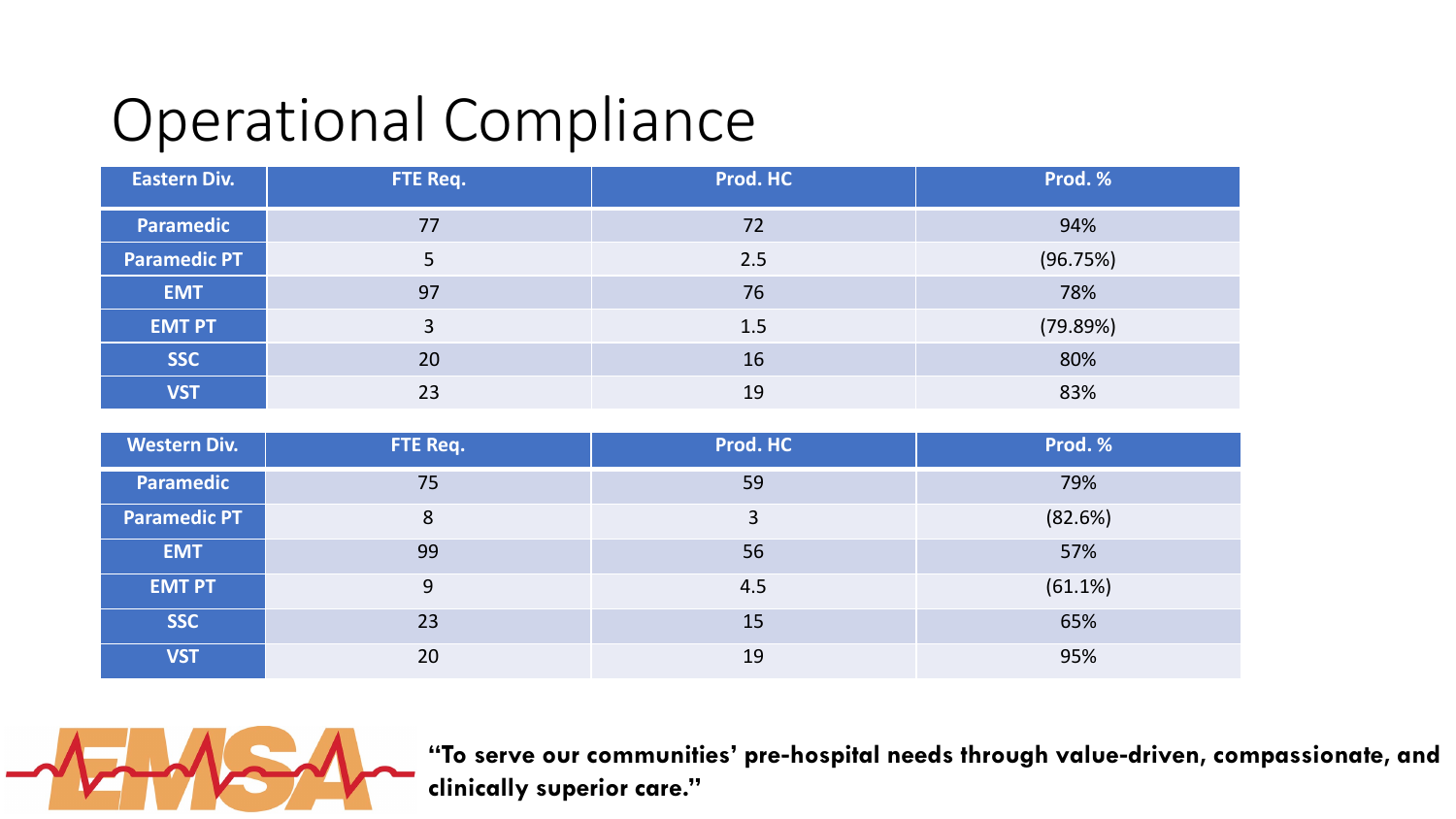## Operational Compliance

#### BLS Interfacility (IFT) Teams - Non 911 Basic Life Support

- March 28 start date, April 2 anticipated operational date
- Projected utilization based on current demand: 3 to 5 shifts per day per division
- Goal: 1) Absorb BLS level IFT P3/P4 requests for service facility to facility or facility to home. 2) Shifts 911 BLS and ALS resources to higher level P1 and P2 calls

#### EMSA Advantage!

- Begins April 4, 2022
- 9 week in-house program
- East (ss), West (ss)

#### New MCB Approved Credential Levels

- Non 911 BLS FMT
- EMD credential to include EMR providers

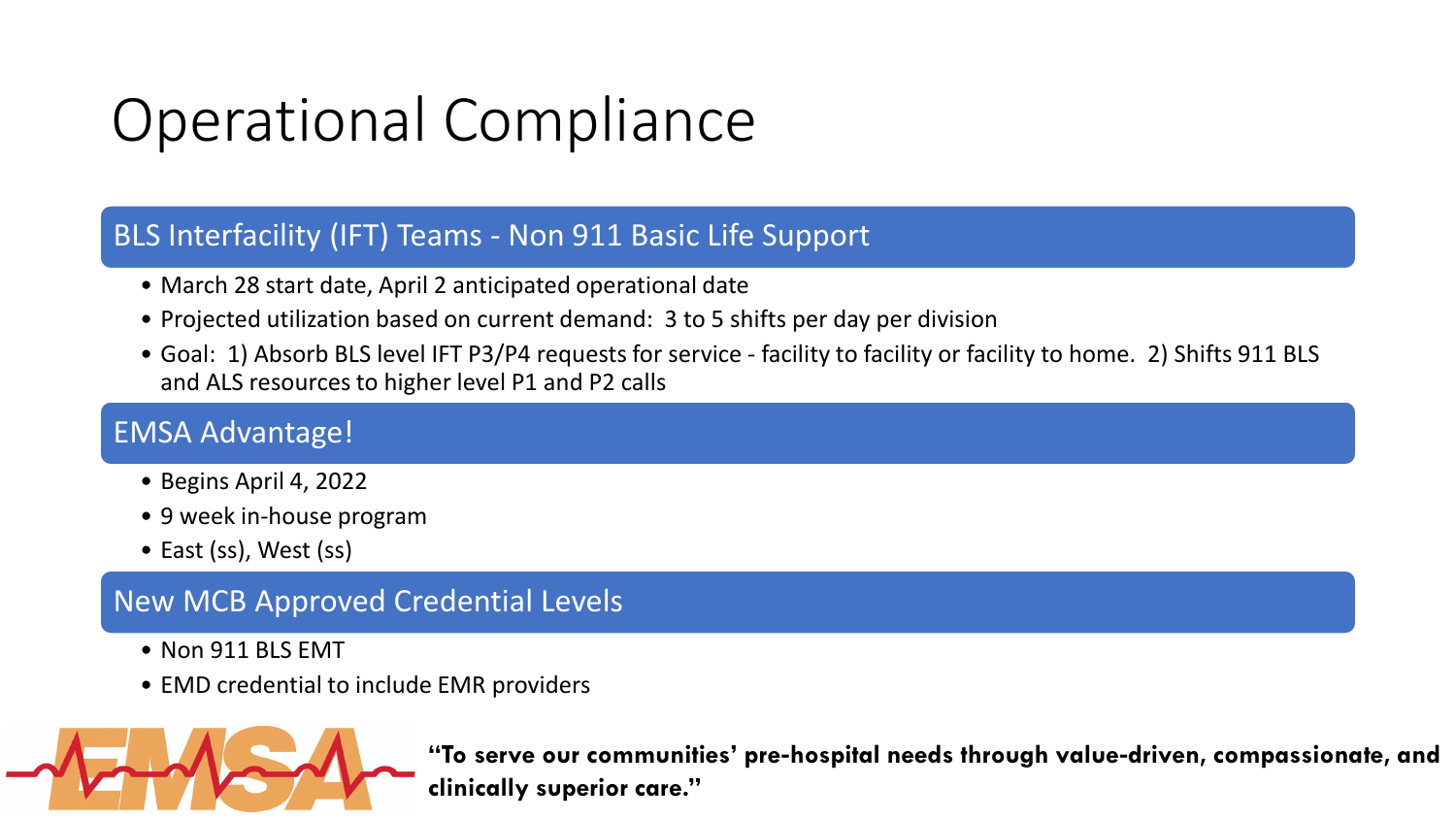## Organizational Culture

#### Key Performance Indicators - refocus on data driven decisions

- KPI meetings kicked off 03/22: Re-established expectations, accountability and priorities
- 5/10 per department

#### Changes in departmental leadership

- Clinical (Western Division)
- Logistics (Western Division)

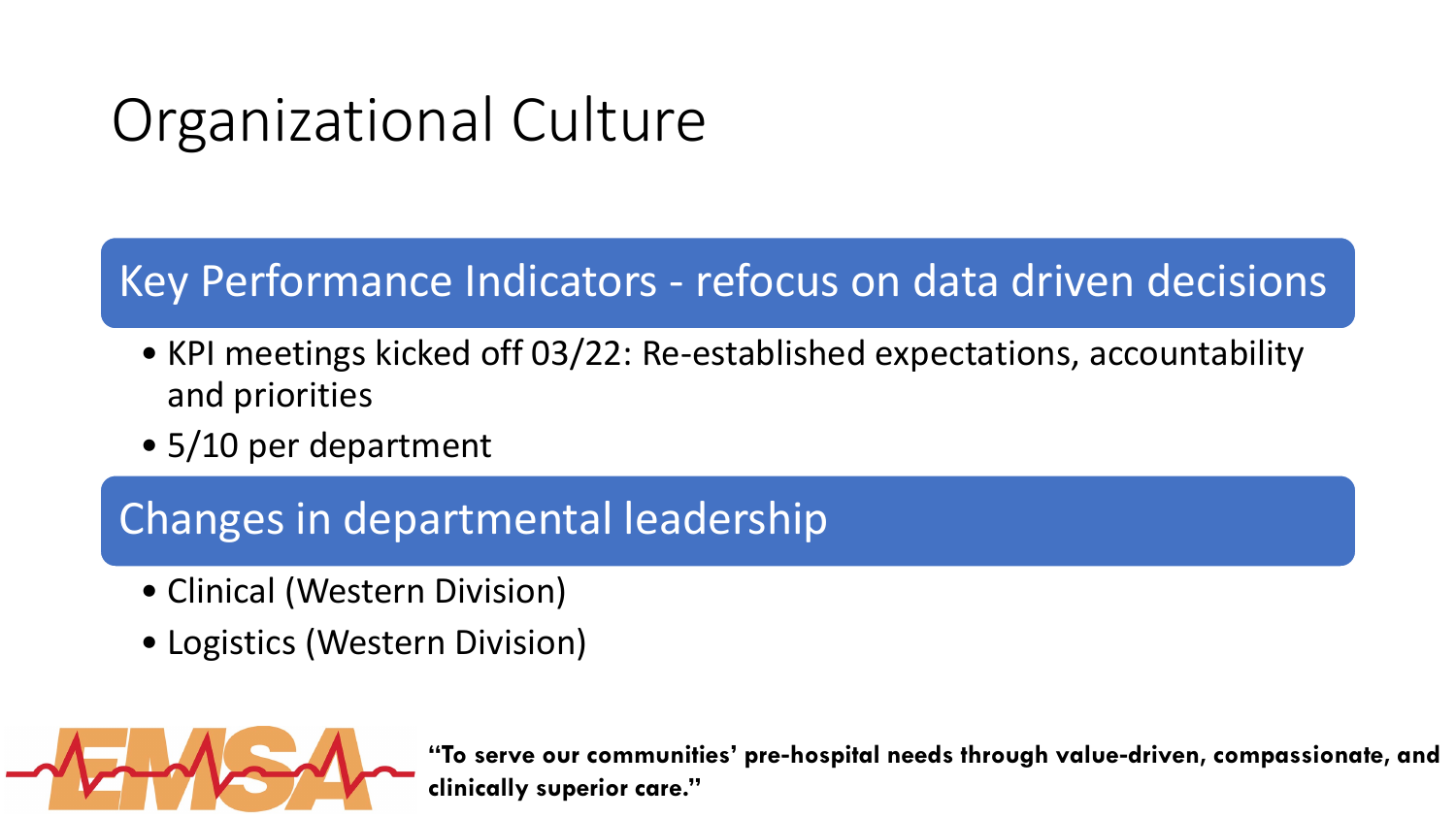### Revenue Cycle Management

Continue to work with SG Consulting identify and monitor departmental KPIs –

- Day to post
- Denials
- Holds (dropped by half in 30 days)
- Cost per claim

#### Addressed staffing decencies

- Realignment, consolidation, and cross training
- Temporary staffing solution for coding support